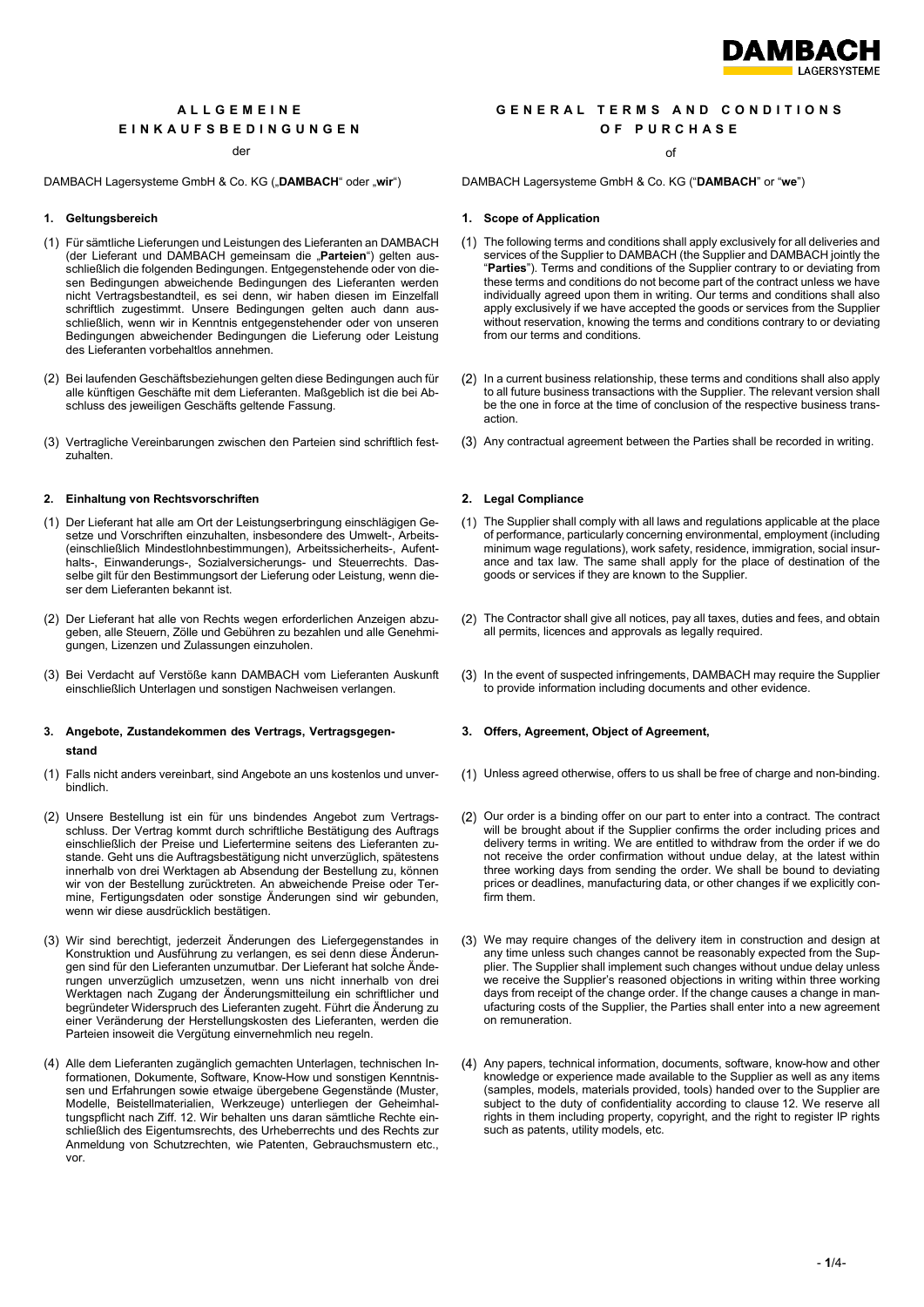

# **4. Preise 4. Prices**

- (1) Soweit nicht ausdrücklich anders vereinbart, ist der in der Bestellung ausgewiesene Preis bindend. Soweit nicht ausdrücklich anders vereinbart, schließt der in der Bestellung ausgewiesene Preis die Lieferung DDP (Incoterms 2010) mit Bestimmungsort Bischweier oder den in der Lieferadresse der Bestellung genannten anderen Bestimmungsort sowie die Kosten einer Transportversicherung mit ein.
- (2) Ist die gesetzliche Umsatzsteuer in der Bestellung nicht gesondert ausgewiesen, ist der angegebene Preis ein Brutto-Preis einschließlich der jeweils gültigen gesetzlichen Umsatzsteuer.

### <span id="page-1-0"></span>**5. Zahlungsbedingungen, Rechnungsstellung 5. Payment Terms, Invoicing**

- - a) binnen 14 Tagen mit 3 % Skonto oder (a) within 14 days at 3% discount or
	- b) binnen 30 Tagen rein netto (b) within 30 days net

jeweils nach Erhalt der Lieferung oder Leistung und Zugang einer prüffähigen Rechnung.

- (2) Auftragsbestätigungen, Lieferpapiere und Rechnungen des Lieferanten haben unsere Bestellnummer, Artikel-Nummer, Liefermenge und Lieferanschrift zu enthalten. Sollten diese Angaben fehlen und sich dadurch die Bearbeitung im Geschäftsgang durch uns verzögern, verlängern sich die in Ziff. [5\(1\)](#page-1-0) genannten Fristen entsprechend.
- (3) Bei Zahlungsverzug schulden wir Verzugszinsen i. H. v. 5 Prozentpunkten über dem Basiszinssatz. Fälligkeitszinsen schulden wir nicht.
- (4) Das Recht des Lieferanten zur Aufrechnung mit Gegenansprüchen und zur Geltendmachung eines Zurückbehaltungsrechts ist ausgeschlossen, es sei denn die Gegenansprüche sind von uns unbestritten, rechtskräftig festgestellt oder entscheidungsreif. Wir sind nach Maßgabe der gesetzlichen Bestimmungen zur Aufrechnung und Zurückbehaltung berechtigt.

- (1) Liefer- und Leistungszeiten sind verbindlich, sofern nicht im Einzelfall abweichend vereinbart. Der Lieferant hat uns unverzüglich schriftlich zu informieren, falls Umstände eintreten oder erkennbar werden, wegen derer er Liefer- oder Leistungszeiten nicht einhalten kann.
- (2) Der Lieferant ist zu Teillieferungen und Teilleistungen nur mit ausdrücklicher Zustimmung von DAMBACH berechtigt. Überlieferungen begründen keinen Zahlungsanspruch des Lieferanten. DAMBACH nimmt diese entweder kostenfrei an oder schickt auf Kosten des Lieferanten zurückgeschickt.
- (3) Leistet der Lieferant zu vereinbarten Liefer- oder Leistungszeiten nicht, kommt er ohne Mahnung in Verzug.
- (4) Kommt der Lieferant mit seiner Lieferung oder Leistung in Verzug, so kann DAMBACH eine Vertragsstrafe als Mindestbetrag des Schadensersatzes von 0,2 % des Preises der Lieferung oder Leistung je Kalendertag des Verzugs verlangen, höchstens jedoch insgesamt 5 % des Preises der Lieferung oder Leistung. Der Nachweis eines höheren Schadens bleibt vorbehalten. Wir behalten uns die Forderung der Vertragsstrafe in jedem Fall bis einschließlich zur Schlusszahlung vor.
- (5) Im Falle des Verzugs des Lieferanten stehen uns darüber hinaus sämtliche gesetzlichen Rechte zu.

# **7. Gefahrübergang, Transportversicherung 7. Passing of Risk, Transport Insurance**

- (1) Soweit nicht im Einzelfall anders vereinbart, geht die Gefahr des zufälligen Untergangs der Lieferung mit Ablieferung am Bestimmungsort Bischweier oder dem in der Bestellung genannten anderen Bestimmungsort über (DDP, Incoterms 2010).
- (2) Der Lieferant hat den Transport der Lieferung angemessen zu versichern. (2) The Supplier shall reasonably insure the delivery.

- Unless explicitly agreed otherwise, the price stated in the order shall be binding. Unless explicitly agreed otherwise, the price stated in the order includes delivery DDP (Incoterms 2010) place of destination Bischweier or any other place of destination stated in the delivery address of the order and the cost of transport insurance.
- <span id="page-1-1"></span>(2) If applicable VAT is not stated separately in the order, the price stated shall be a gross amount including applicable VAT.

- (1) Soweit nicht ausdrücklich anders vereinbart, zahlen wir wahlweise (1) Unless explicitly agreed otherwise, we pay at our choice either
	-
	-

each from receipt of the goods or services and receipt of a proper invoice.

- (2) Order confirmations, delivery document and invoices of the Supplier shall contain our order number, the article number, delivery amount and delivery address. If these details are not stated and if processing in the course of our business should be delayed thereby, the deadlines stated in claus[e 5\(1\)](#page-1-1) will extend accordingly.
- (3) If we are in default of payment, we are liable for default interest at five percentage points above base interest rate. We do not owe any interest on maturity.
- The right of the Supplier to set-off with counterclaims and to invoke a right of retention shall be excluded unless the counterclaims are undisputed by us, have been finally and bindingly ruled upon, or are ready for decision. We are entitled to set-off and retention according to the statutory provisions

### **6. Leistungszeit, Teilleistungen, Verzug des Lieferanten 6. Time of Performance; Part Performance; Supplier's Default**

- Delivery times for goods and services shall be binding unless agreed otherwise individually. The Supplier shall inform us in writing and without undue delay if circumstances arise or transpire due to which he is unable to comply with delivery times.
- The Supplier shall only be entitled to delivery of goods and services partially upon explicit consent of DAMBACH. Excess deliveries do not give rise to payment claims of the Supplier stop Dambach will either accept them free of charge or will return them at the Supplier's expense.
- (3) If the Supplier does not perform according to the delivery times for goods and services agreed, he shall be in default without warning.
- (4) If the Supplier is in default with delivering the goods or services, Dambach is entitled to liquidated damages at 0.2% of the price of the goods or services per calendar day of default, however not exceeding a total of 5% of the price of the goods or services. Evidence of greater loss or damage shall be admissible. We reserve liquidated damages claims until final payment in any event.
- (5) In the event of default of the Supplier, we shall also be entitled to all statutory rights.

- Unless otherwise agreed individually, the risk of accidental loss of the delivery passes upon handover at the place of destination Bischweier or any other place of designation stated in the order (DDP, Incoterms 2010).
-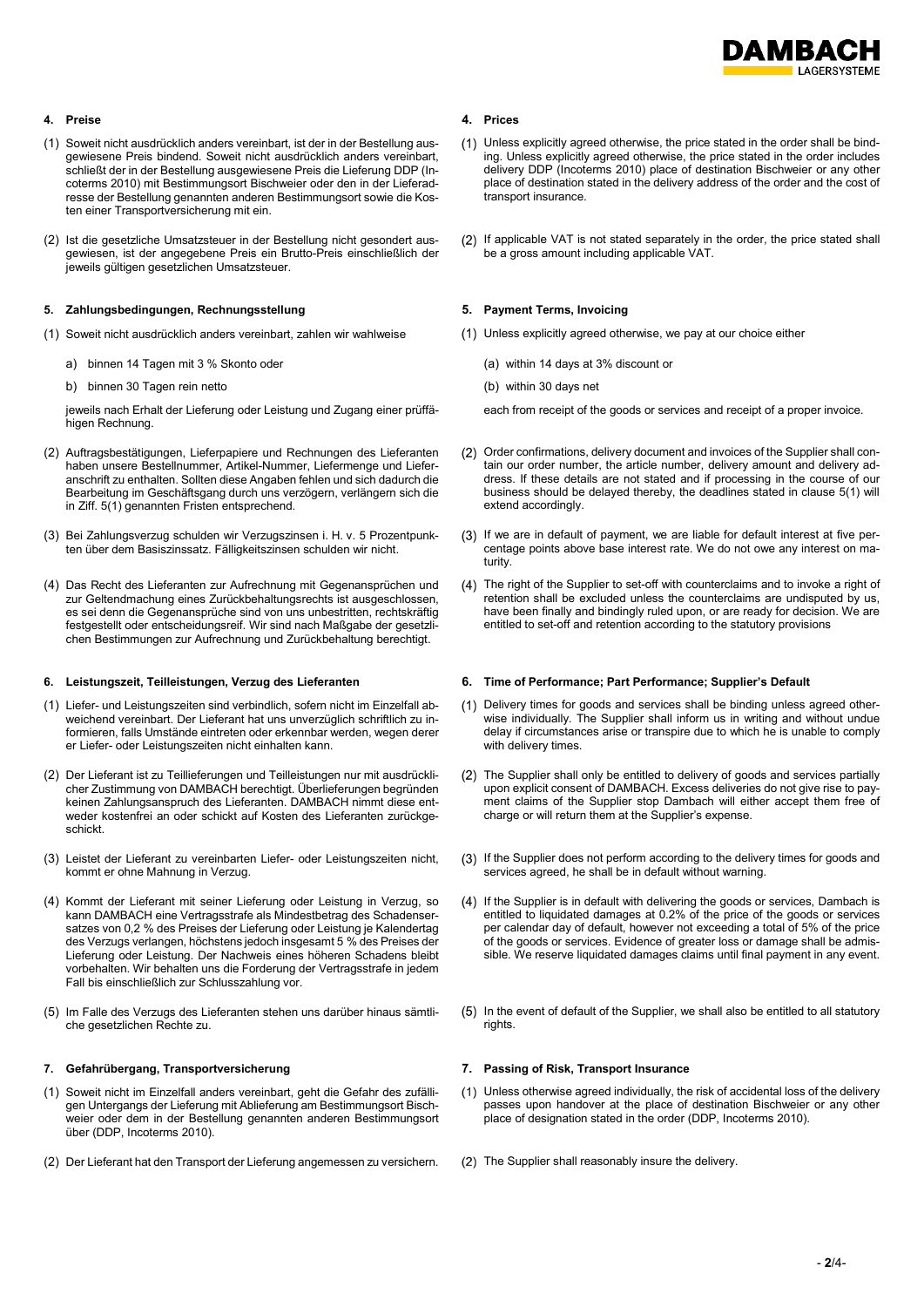

- (1) Soweit nicht eine Abnahme des Leistungsgegenstands durch DAMBACH vorgesehen ist, prüft DAMBACH Lieferungen innerhalb angemessener Frist auf Mängel und Mengenabweichungen. Mängelrügen sind rechtzeitig, wenn sie dem Lieferanten binnen zwei Wochen zugehen, bei offensichtlichen Mängeln gerechnet ab Ablieferung, im Übrigen ab Entdeckung des Mangels.
- (2) Für die Mängelansprüche von DAMBACH gelten die gesetzlichen Bestimmungen mit der Maßgabe, dass DAMBACH vom Lieferanten in jedem Fall Mängelbeseitigung oder Neulieferung verlangen kann. Das Recht auf Schadensersatz, insbesondere auf Schadensersatz statt der Leistung bleibt vorbehalten und schließt in jedem Fall Mangelfolgeschäden ein.
- (3) Die Verjährungsfrist für unsere Mängelansprüche (einschließlich Rückgriffsansprüchen) beträgt drei Jahre. Dies gilt nicht bei Lieferung eines Bauwerks oder Sachen, die entsprechend ihrer üblichen Verwendungsweise für ein Bauwerk verwendet worden sind und dessen Mangelhaftigkeit verursacht haben, oder wenn die Leistung in einem Bauwerk oder einem Werk besteht, dessen Erfolg in der Erbringung von Planungs- oder Überwachungsleistungen für ein Bauwerk besteht; in diesem Fall beträgt die Verjährungsfrist für unsere Mängelansprüche sechs Jahre ab Ablieferung oder Abnahme, wenn eine solche vorgesehen ist.

- (1) Der Lieferant gewährleistet, dass im Zusammenhang mit seiner Lieferung oder Leistung keine Rechte Dritter innerhalb folgender Staaten verletzt werden: Mitgliedstaaten des europäischen Wirtschaftsraums, Vereinigtes Königreich, Schweiz, USA, Kanada, Mexiko, Brasilien, Australien, Russland, Volksrepublik China, Japan.
- (2) Wird DAMBACH von einem Dritten wegen eines Verstoßes gegen dessen Rechte im Zusammenhang mit der Lieferung oder Leistung des Lieferanten in Anspruch genommen, ist der Lieferant verpflichtet, DAMBACH auf erstes schriftliches Anfordern von diesen Ansprüchen freizustellen; DAMBACH ist nicht berechtigt, mit dem Dritten ohne Zustimmung des Lieferanten irgendwelche Vereinbarungen im Hinblick auf dessen Ansprüche zu treffen, insbesondere einen Vergleich zu schließen.
- (3) Die Freistellungspflicht des Lieferanten bezieht sich auf alle angemessenen Aufwendungen, die DAMBACH aus oder im Zusammenhang mit der berechtigten Inanspruchnahme durch einen Dritten erwachsen. Hierzu gehören besonders zweckentsprechende Kosten der Rechtsverfolgung oder -verteidigung; diese sind nicht auf die Kostenerstattung nach gesetzlichen Gebührenordnungen beschränkt.
- (4) Die Freistellungspflicht des Lieferanten besteht nicht, soweit er nachweist, dass er die Pflichtverletzung nicht zu vertreten hat.

- (1) Der Lieferant hat DAMBACH auf erstes Anfordern von sämtlichen Ansprüchen freizustellen, welche Dritte wegen Personen- oder Sachschäden geltend machen, die auf ein vom Lieferanten geliefertes fehlerhaftes Produkt zurückzuführen sind. Die Freistellungspflicht gilt nur, soweit der Lieferant im Außenverhältnis gegenüber dem Dritten selbst haftet.
- (2) Der Lieferant hat DAMBACH Kosten und Aufwendungen zu erstatten, die sich im Zusammenhang mit einer von DAMBACH durchgeführten Rückrufaktion ergeben. Über Inhalt und Umfang von Rückrufmaßnahmen wird DAMBACH den Lieferanten – soweit möglich und zumutbar – unterrichten und ihm Gelegenheit zur Stellungnahme geben. DAMBACH bestimmt in diesem Fall nach billigem Ermessen unter Berücksichtigung sämtlicher Umstände des Einzelfalls, welche Maßnahmen durchzuführen sind. Dabei ist neben dem Gesichtspunkt einer effizienten Gefahrenabwehr insbesondere auch der Ruf von DAMBACH als Qualitätshersteller zu berücksichtigen. Weitere gesetzliche Ansprüche bleiben unberührt.
- (3) Der Lieferant hat auf eigene Kosten eine Produkthaftpflicht-Versicherung mit angemessener Deckungssumme, mindestens jedoch EUR 10 Mio. zu unterhalten und dies DAMBACH auf Verlangen nachzuweisen.

### **8. Mängeluntersuchung, Mängelhaftung 8. Duty to Inspect and Notify; Warranty Claims**

- Unless there shall be a formal acceptance of the delivery item by DAMBACH, DAMBACH shall inspect deliveries within a reasonable period of time for defects and deviations in volume. Notification of defect shall be deemed as made in time, if they are received by the Supplier within two weeks from handover for apparent defects and otherwise from discovery of the defect.
- DAMBACH's claims for defects are subject to the statutory provisions, provided that, in any event, DAMBACH may require the Supplier to remedy the defect or supply new goods. The right to damages, particularly to damages instead of performance, remains reserved and includes damages for loss consequential from defects in any event.
- The limitation period for our claims for defects (including recourse claims) shall be three years. This shall not apply with respect to the delivery of a building or items that have been used for a building in accordance with their regular use and have caused the defectiveness of the building, or if performance consists in a building or works, the subject of which is performing planning or supervision services for a building; in this event, the limitation period for our claims for defects shall be six years from delivery or acceptance, if there shall be a formal acceptance.

### **9. Schutzrechte 9. Intellectual Property Rights**

- (1) The Supplier warrants that in connection with the goods or services delivered there is no infringement of third party rights within the following countries: EEA member states, United Kingdom, Switzerland, USA, Canada, Mexico, Brazil, Australia, Russia, People's Republic of China, Japan.
- (2) If DAMBACH faces third party claims for an infringement of their rights in connection with the goods or services delivered by the Supplier, the Supplier shall indemnify and hold DAMBACH harmless upon first written demand; without the Supplier's consent, DAMBACH may not enter into any agreement, particularly no settlement, with the third party with respect to their claims.
- The Supplier's obligation to indemnify includes any reasonable expenses accruing to DAMBACH out of or in connection with legitimate third party claims. This includes in particular appropriate costs of legal action or defence; these shall not be limited to reimbursement of costs pursuant to statutory fee schemes.
- There shall be no obligation of the Supplier to indemnify to the extent that he proves that he has not been at fault regarding the relevant breach of duty.

# **10. Produkthaftung 10. Product Liability**

- (1) The Supplier shall indemnify and hold DAMBACH harmless upon first demand from all claims raised by third parties due to personal injury or damage to property caused by a defective product supplied by the Supplier. The obligation to indemnify shall only exist to the extent that the Supplier is liable to the third party himself directly.
- (2) The Supplier shall reimburse to DAMBACH the costs and expenses accruing in connection with recall actions performed by DAMBACH. To the extent feasible and reasonable, DAMBACH shall inform the Supplier about the subject and extent of recall actions and grant the Supplier the opportunity to comment. In this event, DAMBACH shall determine by exercising reasonable discretion and considering the circumstances of the individual case which measures are to be taken. In doing so, DAMBACH's reputation as a quality manufacturer shall be taken into account in addition to efficient hazard prevention. Further statutory rights shall remain unaffected.
- The Supplier shall take out at his own expense product liability insurance with adequate coverage, but at least EUR 10m, and evidence this to DAMBACH upon request.